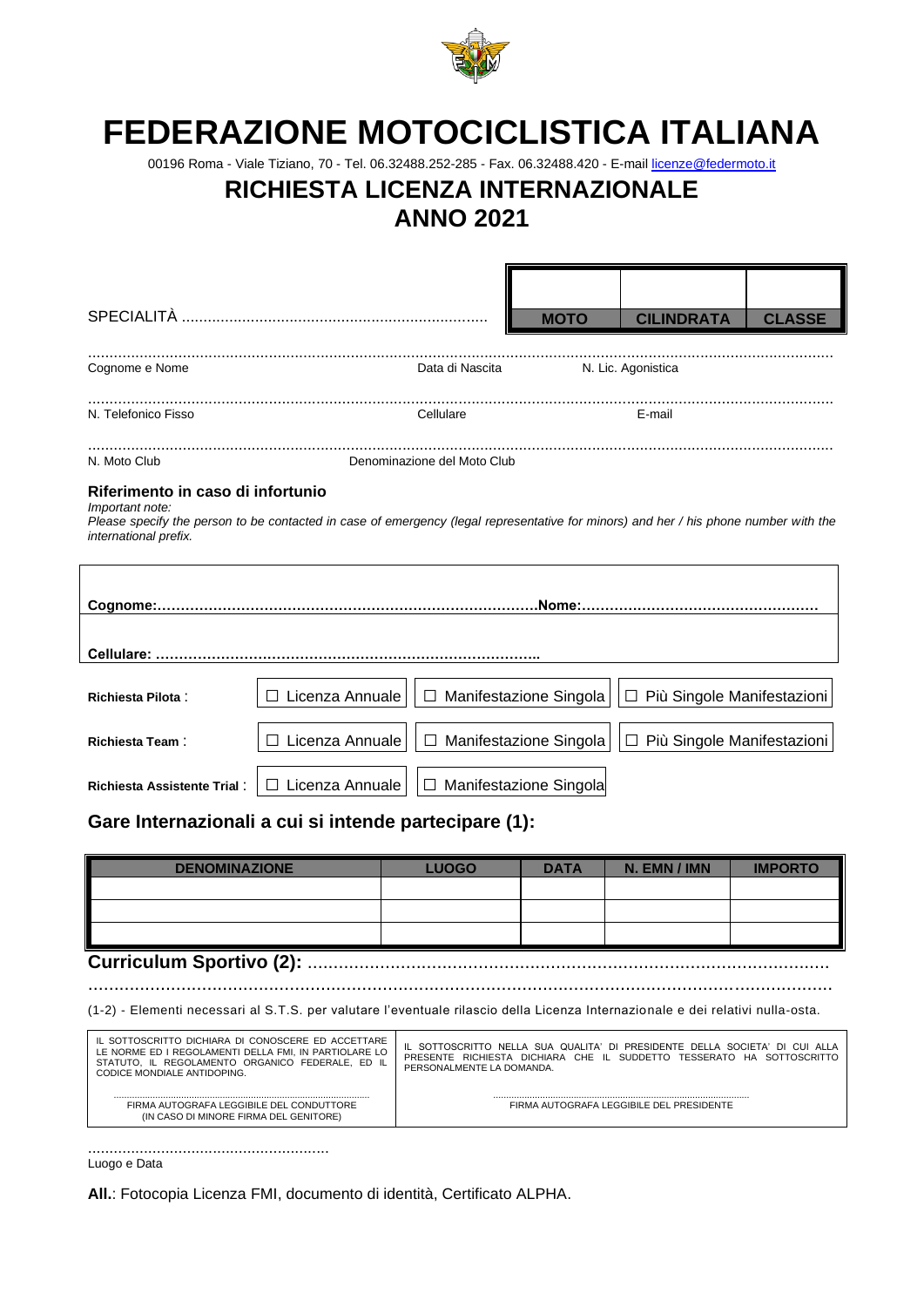Il Concorrente ……………………………………………………………………………………… iscritto ad un Campionato, ad un Prix FIM o ad una manifestazione internazionale, ai sensi del regolamento sportivo FIM e FIM Europe, si impegna ad esonerare la FIM, la FIM Europe, la FMNR, gli Organizzatori e gli Ufficiali di gara, nonché i loro rappresentanti e dipendenti, da qualsiasi responsabilità per eventuali lesioni fisiche o danni materiali, in cui potrebbe incorrere durante lo svolgimento di un Campionato, Prix FIM, una manifestazione internazionale o un allenamento in vista di tali manifestazioni.

Il Concorrente si impegna altresì a sollevare la FIM, la FIM Europe, la FMNR, gli Organizzatori e gli Ufficiali di gara, nonché i loro rappresentanti e dipendenti, da qualsiasi responsabilità verso terzi per eventuali perdite, danni o lesioni di cui sia responsabile congiuntamente ed individualmente.

Il Concorrente dichiara di essere a conoscenza che le delibere definitive emesse dagli organi giurisdizionali o dall'Assemblea Generale della FIM non possono essere appellate davanti i tribunali ordinari, e che tali delibere devono essere sottoposte esclusivamente al giudizio del Tribunale Arbitrale dello Sport, che procederà alla risoluzione definitiva della vertenza ai sensi del Codice di Arbitrato Sportivo.

Firma del pilota o del suo rappresentante legale

……………………………………………………….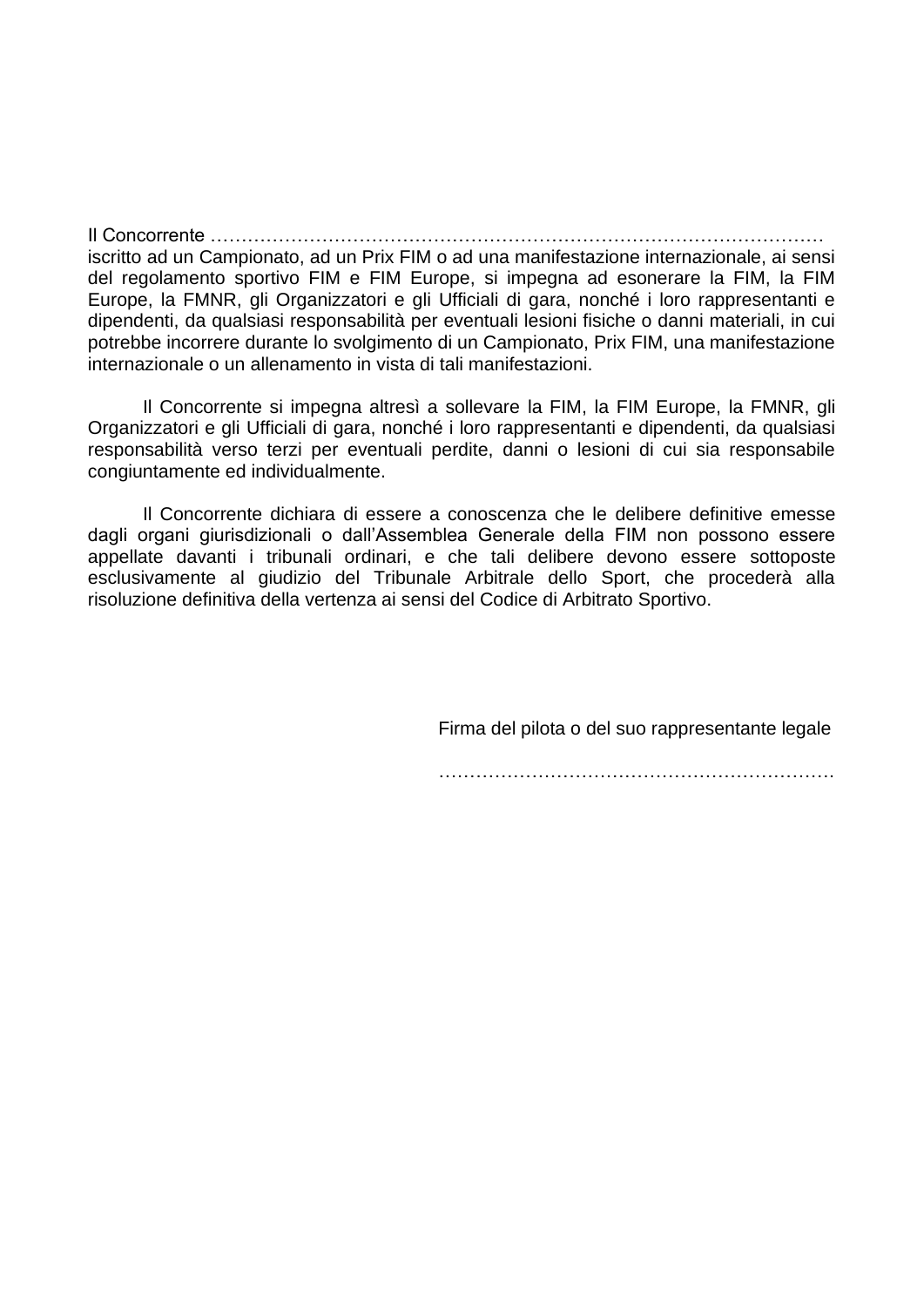

#### MEDICAL HISTORY FORM

(to be completed by applicant)

| Personal Data:                                                                            |               |               |  |
|-------------------------------------------------------------------------------------------|---------------|---------------|--|
| Name:                                                                                     | First name:   | Date of birth |  |
| Address:                                                                                  |               |               |  |
| <b>Sex</b><br>male   female                                                               |               | FMN:          |  |
| No                                                                                        | Yes   Details |               |  |
|                                                                                           |               |               |  |
| Loss of consciousness for any<br>reason dizziness or headache                             |               |               |  |
| Eye problems (except glasses)                                                             |               |               |  |
| Asthma                                                                                    |               |               |  |
| Allergy to medicines or drugs                                                             |               |               |  |
| <b>Diabetes</b>                                                                           |               |               |  |
| Heart problems                                                                            |               |               |  |
| Blood pressure disorder                                                                   |               |               |  |
| Stomach problems (ulcer, etc)                                                             |               |               |  |
| Uro-genital problems                                                                      |               |               |  |
| Epilepsy or convulsions                                                                   |               |               |  |
| Mental or nervous disorder                                                                |               |               |  |
| Problems with arms or legs<br>incl.muscle cramp or joint stiffness                        |               |               |  |
| Blood disorder with tendency to<br>bleeding                                               |               |               |  |
| Blood group                                                                               |               |               |  |
| Operations                                                                                |               |               |  |
| Do you take any medicine<br>or drugs regularly?                                           |               |               |  |
| If you you take any medicine or drugs regularly, please list below the medicine or drugs: |               |               |  |

I have not been banned, on medical grounds, from taking part in any other sport.  $a<sub>1</sub>$ 

b. I do not take any prohibited substances and/or methods as per the WADA list and do not abuse alcohol.

I declare that the information that I have given is the truth.  $\mathsf{C}_\bullet$ 

d. I agree to the information on the Medical Examination Form being sent to the doctor of my FMN.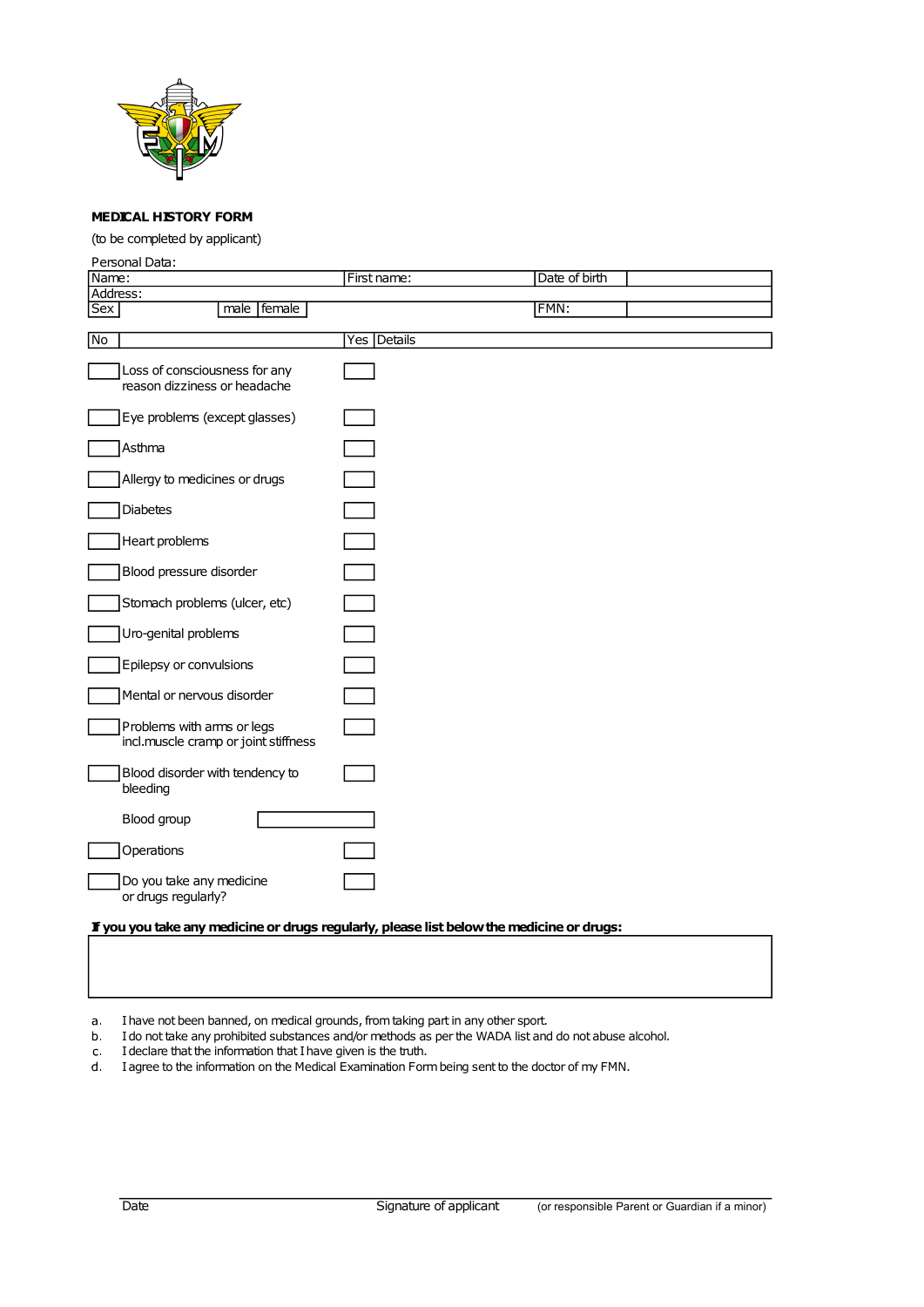

#### MEDICAL E AMI ATIO FORM To be completed by doctor with reference to the FIM Medical Code, Art **include that is undelines for the e aming doctor**

|                                         |                                                       | Art           |          | MEDICAL E AMI ATIO FORM<br>To be completed by doctor with reference to the FIM Medical Code,<br>uidelines for the e aming doctor                                                                                                                                                                                                  |               |                                            |  |
|-----------------------------------------|-------------------------------------------------------|---------------|----------|-----------------------------------------------------------------------------------------------------------------------------------------------------------------------------------------------------------------------------------------------------------------------------------------------------------------------------------|---------------|--------------------------------------------|--|
| Personal Data:<br>Name:                 |                                                       |               |          | First name:                                                                                                                                                                                                                                                                                                                       | Date of birth |                                            |  |
| Address:                                |                                                       |               |          |                                                                                                                                                                                                                                                                                                                                   |               |                                            |  |
| Sex:                                    | male female                                           |               |          |                                                                                                                                                                                                                                                                                                                                   | FMN:          |                                            |  |
| Normal                                  | Cardio ascular system                                 |               | Abnormal | Details (if abnormal)                                                                                                                                                                                                                                                                                                             |               |                                            |  |
|                                         | E cercise tolerance EC<br>Echocardiography            |               |          |                                                                                                                                                                                                                                                                                                                                   |               |                                            |  |
| lood pressure                           |                                                       |               |          |                                                                                                                                                                                                                                                                                                                                   |               |                                            |  |
| ulse                                    | <b>Respiratory system</b>                             |               |          |                                                                                                                                                                                                                                                                                                                                   |               |                                            |  |
| er ous                                  | central                                               |               |          |                                                                                                                                                                                                                                                                                                                                   |               |                                            |  |
| system                                  | peripheral                                            |               |          |                                                                                                                                                                                                                                                                                                                                   |               |                                            |  |
|                                         | Ear, nose and throat, right<br>in particular estibulo |               |          |                                                                                                                                                                                                                                                                                                                                   |               |                                            |  |
|                                         | cochlear apparatus                                    | left          |          |                                                                                                                                                                                                                                                                                                                                   |               |                                            |  |
| Locomotor<br>system                     | am                                                    | right<br>left |          |                                                                                                                                                                                                                                                                                                                                   |               |                                            |  |
|                                         | leg                                                   | right<br>left |          |                                                                                                                                                                                                                                                                                                                                   |               |                                            |  |
|                                         | spine                                                 |               |          |                                                                                                                                                                                                                                                                                                                                   |               |                                            |  |
| <b>Abdomen</b> (hemia)                  |                                                       |               |          |                                                                                                                                                                                                                                                                                                                                   |               |                                            |  |
| rine                                    | Albumen<br>lucose                                     |               |          |                                                                                                                                                                                                                                                                                                                                   |               |                                            |  |
| Eyes:                                   | Distant vision<br>without<br>correction               | right<br>left |          |                                                                                                                                                                                                                                                                                                                                   |               |                                            |  |
| with                                    | correction                                            | right<br>left |          |                                                                                                                                                                                                                                                                                                                                   |               |                                            |  |
|                                         | color vision<br>visual field                          |               |          |                                                                                                                                                                                                                                                                                                                                   |               |                                            |  |
|                                         |                                                       |               |          | In addition to the medical examination, an applicant for any licence in FIM ross- ountry allies W must<br>undergo and pass successfully an echocardiogram once in his lifetime prior to the issuing of the licence.<br>An exercise tolerance electrocardiogram must be conducted and successfully passed with this echocardiogram |               |                                            |  |
| and is then required every three years. |                                                       |               |          | An exercise tolerance electrocardiogram is re uired for riders aged                                                                                                                                                                                                                                                               |               | years and over. It is also required in any |  |
|                                         |                                                       |               |          | case of known significant risk factors for or history of cardiac disease.<br>In according to FIM Medical Code a licence will not be issued if the applicant suffers from epilepsy, has suffered                                                                                                                                   |               |                                            |  |
|                                         |                                                       |               |          | a single epileptic fit, or has suffered any episodes of unexplained sudden loss of consciousness during a period<br>of 5 (five) years. If no other epileptic fit or other unexplained sudden loss of consciousness has occured during<br>these 5 (five) years, the applicant may be granted a licence.                            |               |                                            |  |
| medical history.                        |                                                       |               |          | I, the undersigned, certify that I am this person/riders medical practitioner and familiar with his/her                                                                                                                                                                                                                           |               |                                            |  |
| prohibited methods                      |                                                       |               |          | I, the undersgined, certify that I know and am familiar with the WADA list of prohibited substances and                                                                                                                                                                                                                           |               |                                            |  |
| to this person                          |                                                       |               |          | I, the undersigned, certify that I have not prescribed any prohibited substances and/or prohibited methods<br>I, the undersigned, certify that I have prescribed prohibited substance(s) and/or prohibied method(s) to                                                                                                            |               |                                            |  |
|                                         |                                                       |               |          | this person, providing that a UE was agreed by the FIM and/or that no alternative treatment with authorised                                                                                                                                                                                                                       |               |                                            |  |

| lucose<br>Distant vision<br>Eyes:<br>without<br>right<br>left<br>correction<br>with<br>right<br>left<br>correction<br>color vision<br>visual field<br>In addition to the medical examination, an applicant for any licence in FIM ross-ountry allies W must<br>undergo and pass successfully an echocardiogram once in his lifetime prior to the issuing of the licence.<br>An exercise tolerance electrocardiogram must be conducted and successfully passed with this echocardiogram<br>and is then required every three years.<br>An exercise tolerance electrocardiogram is re uired for riders aged<br>years and over. It is also required in any<br>case of known significant risk factors for or history of cardiac disease.<br>In according to FIM Medical Code a licence will not be issued if the applicant suffers from epilepsy, has suffered<br>a single epileptic fit, or has suffered any episodes of unexplained sudden loss of consciousness during a period<br>of 5 (five) years. If no other epileptic fit or other unexplained sudden loss of consciousness has occured during<br>these 5 (five) years, the applicant may be granted a licence.<br>the undersigned, certify that I am this person/riders medical practitioner and familiar with his/her<br>medical history.<br>I, the undersgined, certify that I know and am familiar with the WADA list of prohibited substances and<br>prohibited methods<br>I, the undersigned, certify that I have not prescribed any prohibited substances and/or prohibited methods<br>to this person<br>I, the undersigned, certify that I have prescribed prohibited substance(s) and/or prohibied method(s) to<br>this person, providing that a UE was agreed by the FIM and/or that no alternative treatment with authorised<br>substance(s) was possible<br>I, the undersigned, know of no medical reasons why this person cannot operate a motorcycle<br>I, the undersigned, certify that this person is medically NO FI to take part in motorcycle events<br>I recommend that this person be examined by a member of the medical commission of his/her FMN or doctor<br>appointed by the FMN and of the FIM, if necessary.<br>Date of examination<br>Signature and stamp of Doctor | rine | Albumen |  |  |  |  |  |  |
|------------------------------------------------------------------------------------------------------------------------------------------------------------------------------------------------------------------------------------------------------------------------------------------------------------------------------------------------------------------------------------------------------------------------------------------------------------------------------------------------------------------------------------------------------------------------------------------------------------------------------------------------------------------------------------------------------------------------------------------------------------------------------------------------------------------------------------------------------------------------------------------------------------------------------------------------------------------------------------------------------------------------------------------------------------------------------------------------------------------------------------------------------------------------------------------------------------------------------------------------------------------------------------------------------------------------------------------------------------------------------------------------------------------------------------------------------------------------------------------------------------------------------------------------------------------------------------------------------------------------------------------------------------------------------------------------------------------------------------------------------------------------------------------------------------------------------------------------------------------------------------------------------------------------------------------------------------------------------------------------------------------------------------------------------------------------------------------------------------------------------------------------------------------------------------------------------------------------------------------------------|------|---------|--|--|--|--|--|--|
|                                                                                                                                                                                                                                                                                                                                                                                                                                                                                                                                                                                                                                                                                                                                                                                                                                                                                                                                                                                                                                                                                                                                                                                                                                                                                                                                                                                                                                                                                                                                                                                                                                                                                                                                                                                                                                                                                                                                                                                                                                                                                                                                                                                                                                                      |      |         |  |  |  |  |  |  |
|                                                                                                                                                                                                                                                                                                                                                                                                                                                                                                                                                                                                                                                                                                                                                                                                                                                                                                                                                                                                                                                                                                                                                                                                                                                                                                                                                                                                                                                                                                                                                                                                                                                                                                                                                                                                                                                                                                                                                                                                                                                                                                                                                                                                                                                      |      |         |  |  |  |  |  |  |
|                                                                                                                                                                                                                                                                                                                                                                                                                                                                                                                                                                                                                                                                                                                                                                                                                                                                                                                                                                                                                                                                                                                                                                                                                                                                                                                                                                                                                                                                                                                                                                                                                                                                                                                                                                                                                                                                                                                                                                                                                                                                                                                                                                                                                                                      |      |         |  |  |  |  |  |  |
|                                                                                                                                                                                                                                                                                                                                                                                                                                                                                                                                                                                                                                                                                                                                                                                                                                                                                                                                                                                                                                                                                                                                                                                                                                                                                                                                                                                                                                                                                                                                                                                                                                                                                                                                                                                                                                                                                                                                                                                                                                                                                                                                                                                                                                                      |      |         |  |  |  |  |  |  |
|                                                                                                                                                                                                                                                                                                                                                                                                                                                                                                                                                                                                                                                                                                                                                                                                                                                                                                                                                                                                                                                                                                                                                                                                                                                                                                                                                                                                                                                                                                                                                                                                                                                                                                                                                                                                                                                                                                                                                                                                                                                                                                                                                                                                                                                      |      |         |  |  |  |  |  |  |
|                                                                                                                                                                                                                                                                                                                                                                                                                                                                                                                                                                                                                                                                                                                                                                                                                                                                                                                                                                                                                                                                                                                                                                                                                                                                                                                                                                                                                                                                                                                                                                                                                                                                                                                                                                                                                                                                                                                                                                                                                                                                                                                                                                                                                                                      |      |         |  |  |  |  |  |  |
|                                                                                                                                                                                                                                                                                                                                                                                                                                                                                                                                                                                                                                                                                                                                                                                                                                                                                                                                                                                                                                                                                                                                                                                                                                                                                                                                                                                                                                                                                                                                                                                                                                                                                                                                                                                                                                                                                                                                                                                                                                                                                                                                                                                                                                                      |      |         |  |  |  |  |  |  |
|                                                                                                                                                                                                                                                                                                                                                                                                                                                                                                                                                                                                                                                                                                                                                                                                                                                                                                                                                                                                                                                                                                                                                                                                                                                                                                                                                                                                                                                                                                                                                                                                                                                                                                                                                                                                                                                                                                                                                                                                                                                                                                                                                                                                                                                      |      |         |  |  |  |  |  |  |
|                                                                                                                                                                                                                                                                                                                                                                                                                                                                                                                                                                                                                                                                                                                                                                                                                                                                                                                                                                                                                                                                                                                                                                                                                                                                                                                                                                                                                                                                                                                                                                                                                                                                                                                                                                                                                                                                                                                                                                                                                                                                                                                                                                                                                                                      |      |         |  |  |  |  |  |  |
|                                                                                                                                                                                                                                                                                                                                                                                                                                                                                                                                                                                                                                                                                                                                                                                                                                                                                                                                                                                                                                                                                                                                                                                                                                                                                                                                                                                                                                                                                                                                                                                                                                                                                                                                                                                                                                                                                                                                                                                                                                                                                                                                                                                                                                                      |      |         |  |  |  |  |  |  |
|                                                                                                                                                                                                                                                                                                                                                                                                                                                                                                                                                                                                                                                                                                                                                                                                                                                                                                                                                                                                                                                                                                                                                                                                                                                                                                                                                                                                                                                                                                                                                                                                                                                                                                                                                                                                                                                                                                                                                                                                                                                                                                                                                                                                                                                      |      |         |  |  |  |  |  |  |
|                                                                                                                                                                                                                                                                                                                                                                                                                                                                                                                                                                                                                                                                                                                                                                                                                                                                                                                                                                                                                                                                                                                                                                                                                                                                                                                                                                                                                                                                                                                                                                                                                                                                                                                                                                                                                                                                                                                                                                                                                                                                                                                                                                                                                                                      |      |         |  |  |  |  |  |  |
|                                                                                                                                                                                                                                                                                                                                                                                                                                                                                                                                                                                                                                                                                                                                                                                                                                                                                                                                                                                                                                                                                                                                                                                                                                                                                                                                                                                                                                                                                                                                                                                                                                                                                                                                                                                                                                                                                                                                                                                                                                                                                                                                                                                                                                                      |      |         |  |  |  |  |  |  |
|                                                                                                                                                                                                                                                                                                                                                                                                                                                                                                                                                                                                                                                                                                                                                                                                                                                                                                                                                                                                                                                                                                                                                                                                                                                                                                                                                                                                                                                                                                                                                                                                                                                                                                                                                                                                                                                                                                                                                                                                                                                                                                                                                                                                                                                      |      |         |  |  |  |  |  |  |
|                                                                                                                                                                                                                                                                                                                                                                                                                                                                                                                                                                                                                                                                                                                                                                                                                                                                                                                                                                                                                                                                                                                                                                                                                                                                                                                                                                                                                                                                                                                                                                                                                                                                                                                                                                                                                                                                                                                                                                                                                                                                                                                                                                                                                                                      |      |         |  |  |  |  |  |  |
|                                                                                                                                                                                                                                                                                                                                                                                                                                                                                                                                                                                                                                                                                                                                                                                                                                                                                                                                                                                                                                                                                                                                                                                                                                                                                                                                                                                                                                                                                                                                                                                                                                                                                                                                                                                                                                                                                                                                                                                                                                                                                                                                                                                                                                                      |      |         |  |  |  |  |  |  |
|                                                                                                                                                                                                                                                                                                                                                                                                                                                                                                                                                                                                                                                                                                                                                                                                                                                                                                                                                                                                                                                                                                                                                                                                                                                                                                                                                                                                                                                                                                                                                                                                                                                                                                                                                                                                                                                                                                                                                                                                                                                                                                                                                                                                                                                      |      |         |  |  |  |  |  |  |
|                                                                                                                                                                                                                                                                                                                                                                                                                                                                                                                                                                                                                                                                                                                                                                                                                                                                                                                                                                                                                                                                                                                                                                                                                                                                                                                                                                                                                                                                                                                                                                                                                                                                                                                                                                                                                                                                                                                                                                                                                                                                                                                                                                                                                                                      |      |         |  |  |  |  |  |  |
|                                                                                                                                                                                                                                                                                                                                                                                                                                                                                                                                                                                                                                                                                                                                                                                                                                                                                                                                                                                                                                                                                                                                                                                                                                                                                                                                                                                                                                                                                                                                                                                                                                                                                                                                                                                                                                                                                                                                                                                                                                                                                                                                                                                                                                                      |      |         |  |  |  |  |  |  |
|                                                                                                                                                                                                                                                                                                                                                                                                                                                                                                                                                                                                                                                                                                                                                                                                                                                                                                                                                                                                                                                                                                                                                                                                                                                                                                                                                                                                                                                                                                                                                                                                                                                                                                                                                                                                                                                                                                                                                                                                                                                                                                                                                                                                                                                      |      |         |  |  |  |  |  |  |
|                                                                                                                                                                                                                                                                                                                                                                                                                                                                                                                                                                                                                                                                                                                                                                                                                                                                                                                                                                                                                                                                                                                                                                                                                                                                                                                                                                                                                                                                                                                                                                                                                                                                                                                                                                                                                                                                                                                                                                                                                                                                                                                                                                                                                                                      |      |         |  |  |  |  |  |  |
|                                                                                                                                                                                                                                                                                                                                                                                                                                                                                                                                                                                                                                                                                                                                                                                                                                                                                                                                                                                                                                                                                                                                                                                                                                                                                                                                                                                                                                                                                                                                                                                                                                                                                                                                                                                                                                                                                                                                                                                                                                                                                                                                                                                                                                                      |      |         |  |  |  |  |  |  |
|                                                                                                                                                                                                                                                                                                                                                                                                                                                                                                                                                                                                                                                                                                                                                                                                                                                                                                                                                                                                                                                                                                                                                                                                                                                                                                                                                                                                                                                                                                                                                                                                                                                                                                                                                                                                                                                                                                                                                                                                                                                                                                                                                                                                                                                      |      |         |  |  |  |  |  |  |
|                                                                                                                                                                                                                                                                                                                                                                                                                                                                                                                                                                                                                                                                                                                                                                                                                                                                                                                                                                                                                                                                                                                                                                                                                                                                                                                                                                                                                                                                                                                                                                                                                                                                                                                                                                                                                                                                                                                                                                                                                                                                                                                                                                                                                                                      |      |         |  |  |  |  |  |  |
|                                                                                                                                                                                                                                                                                                                                                                                                                                                                                                                                                                                                                                                                                                                                                                                                                                                                                                                                                                                                                                                                                                                                                                                                                                                                                                                                                                                                                                                                                                                                                                                                                                                                                                                                                                                                                                                                                                                                                                                                                                                                                                                                                                                                                                                      |      |         |  |  |  |  |  |  |
|                                                                                                                                                                                                                                                                                                                                                                                                                                                                                                                                                                                                                                                                                                                                                                                                                                                                                                                                                                                                                                                                                                                                                                                                                                                                                                                                                                                                                                                                                                                                                                                                                                                                                                                                                                                                                                                                                                                                                                                                                                                                                                                                                                                                                                                      |      |         |  |  |  |  |  |  |
|                                                                                                                                                                                                                                                                                                                                                                                                                                                                                                                                                                                                                                                                                                                                                                                                                                                                                                                                                                                                                                                                                                                                                                                                                                                                                                                                                                                                                                                                                                                                                                                                                                                                                                                                                                                                                                                                                                                                                                                                                                                                                                                                                                                                                                                      |      |         |  |  |  |  |  |  |
|                                                                                                                                                                                                                                                                                                                                                                                                                                                                                                                                                                                                                                                                                                                                                                                                                                                                                                                                                                                                                                                                                                                                                                                                                                                                                                                                                                                                                                                                                                                                                                                                                                                                                                                                                                                                                                                                                                                                                                                                                                                                                                                                                                                                                                                      |      |         |  |  |  |  |  |  |
|                                                                                                                                                                                                                                                                                                                                                                                                                                                                                                                                                                                                                                                                                                                                                                                                                                                                                                                                                                                                                                                                                                                                                                                                                                                                                                                                                                                                                                                                                                                                                                                                                                                                                                                                                                                                                                                                                                                                                                                                                                                                                                                                                                                                                                                      |      |         |  |  |  |  |  |  |
|                                                                                                                                                                                                                                                                                                                                                                                                                                                                                                                                                                                                                                                                                                                                                                                                                                                                                                                                                                                                                                                                                                                                                                                                                                                                                                                                                                                                                                                                                                                                                                                                                                                                                                                                                                                                                                                                                                                                                                                                                                                                                                                                                                                                                                                      |      |         |  |  |  |  |  |  |
|                                                                                                                                                                                                                                                                                                                                                                                                                                                                                                                                                                                                                                                                                                                                                                                                                                                                                                                                                                                                                                                                                                                                                                                                                                                                                                                                                                                                                                                                                                                                                                                                                                                                                                                                                                                                                                                                                                                                                                                                                                                                                                                                                                                                                                                      |      |         |  |  |  |  |  |  |
|                                                                                                                                                                                                                                                                                                                                                                                                                                                                                                                                                                                                                                                                                                                                                                                                                                                                                                                                                                                                                                                                                                                                                                                                                                                                                                                                                                                                                                                                                                                                                                                                                                                                                                                                                                                                                                                                                                                                                                                                                                                                                                                                                                                                                                                      |      |         |  |  |  |  |  |  |
|                                                                                                                                                                                                                                                                                                                                                                                                                                                                                                                                                                                                                                                                                                                                                                                                                                                                                                                                                                                                                                                                                                                                                                                                                                                                                                                                                                                                                                                                                                                                                                                                                                                                                                                                                                                                                                                                                                                                                                                                                                                                                                                                                                                                                                                      |      |         |  |  |  |  |  |  |
|                                                                                                                                                                                                                                                                                                                                                                                                                                                                                                                                                                                                                                                                                                                                                                                                                                                                                                                                                                                                                                                                                                                                                                                                                                                                                                                                                                                                                                                                                                                                                                                                                                                                                                                                                                                                                                                                                                                                                                                                                                                                                                                                                                                                                                                      |      |         |  |  |  |  |  |  |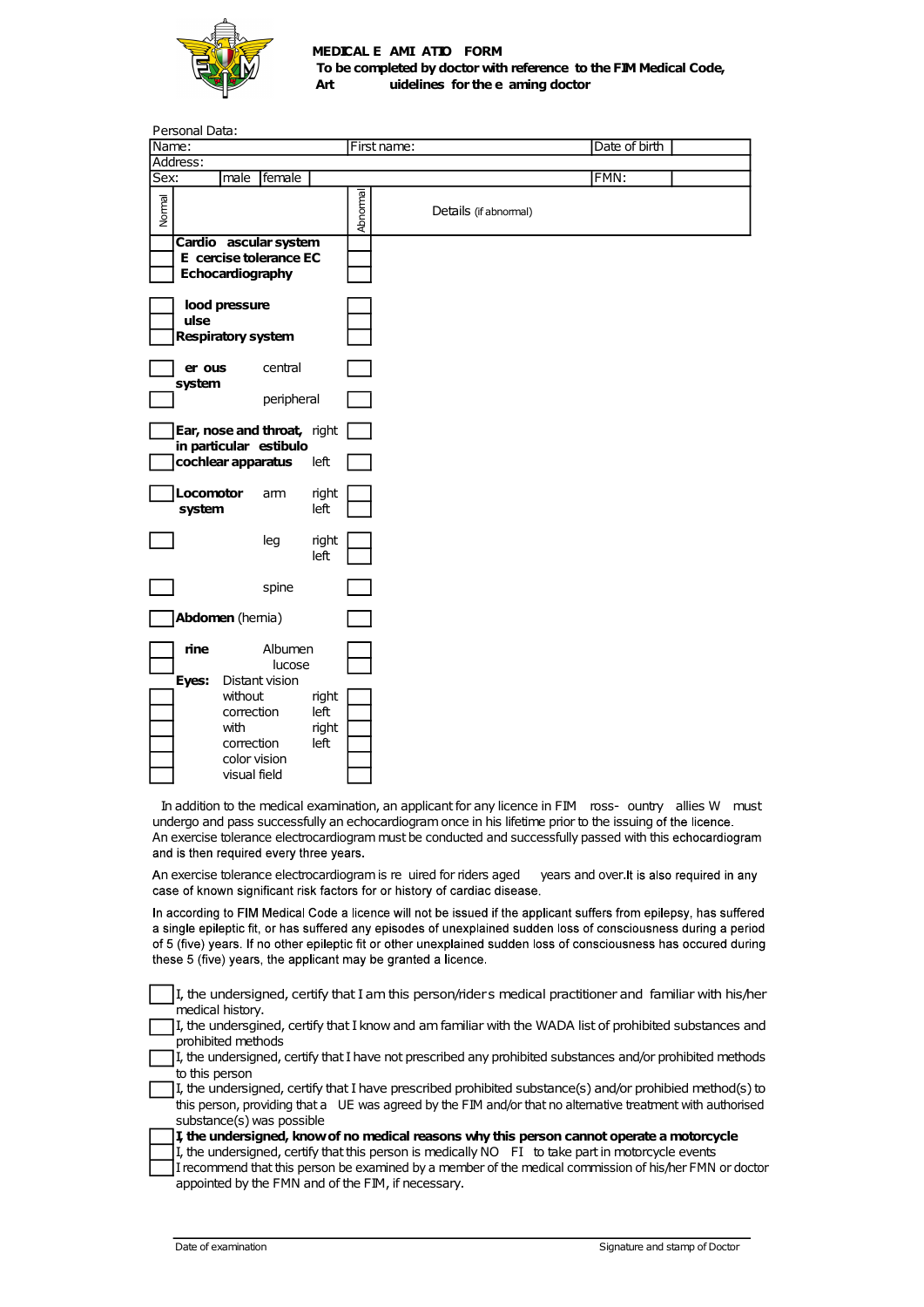



### **APPENDIX 3 - Rider Consent Form**

As a member of a National Federation or the FIM and/or a participant in an event authorized or recognized by the FIM. I hereby declare as follows:

- 1. I acknowledge that I am bound by, and confirm that I shall comply with, all of the provisions of the FIM Anti-Doping Rules (as amended from time to time), the World Anti-Doping Code (the "Code") and the International Standards issued by the World Anti-Doping Agency ("WADA"), as amended from time to time, and published on WADA's website.
- 2. I acknowledge the authority of the FIM and its member National Federations and/or National Anti-Doping Organizations under the FIM Anti-Doping Rules to enforce, to manage results under, and to impose sanctions in accordance with the FIM Anti-Doping Rules.
- 3. I acknowledge and agree that any dispute arising out of a decision made pursuant to the FIM Anti-Doping Rules, after exhaustion of the process expressly provided for in the FIM Anti-Doping Rules, may be appealed exclusively as provided in Article 13 of the FIM Anti-Doping Rules to an appellate body, which in the case of International-Level Riders is the Court of Arbitration for Sport (CAS).
- 4. I acknowledge and agree that the decisions of the appellate body referenced above shall be final and enforceable, and that I will not bring any claim, arbitration, lawsuit or litigation in any other court or tribunal.
- 5. I understand that:
	- a. my data, such as my name, contact information, birthdate, gender, sport nationality, voluntary medical information, and information derived from my testing sample will be collected and used by the FIM and its member National Federations and/or National Anti-Doping Organizations and WADA for anti-doping purposes;
	- b. WADA-accredited laboratories will use the anti-doping administration and management system ("ADAMS") to process my laboratory test results for the sole purpose of anti-doping. but shall only have access to de-identified, key-coded data that will not disclose my identity;
	- c. I may have certain rights in relation to my Doping Control-related data under applicable laws and under WADA's International Standard for the Protection of Privacy and Personal Information (ISPPPI), including rights to access, rectification, restriction, opposition and deletion, and remedies with respect to any unlawful processing of my data, and I may also have a right to lodge a complaint with a national regulator responsible for data protection in my country: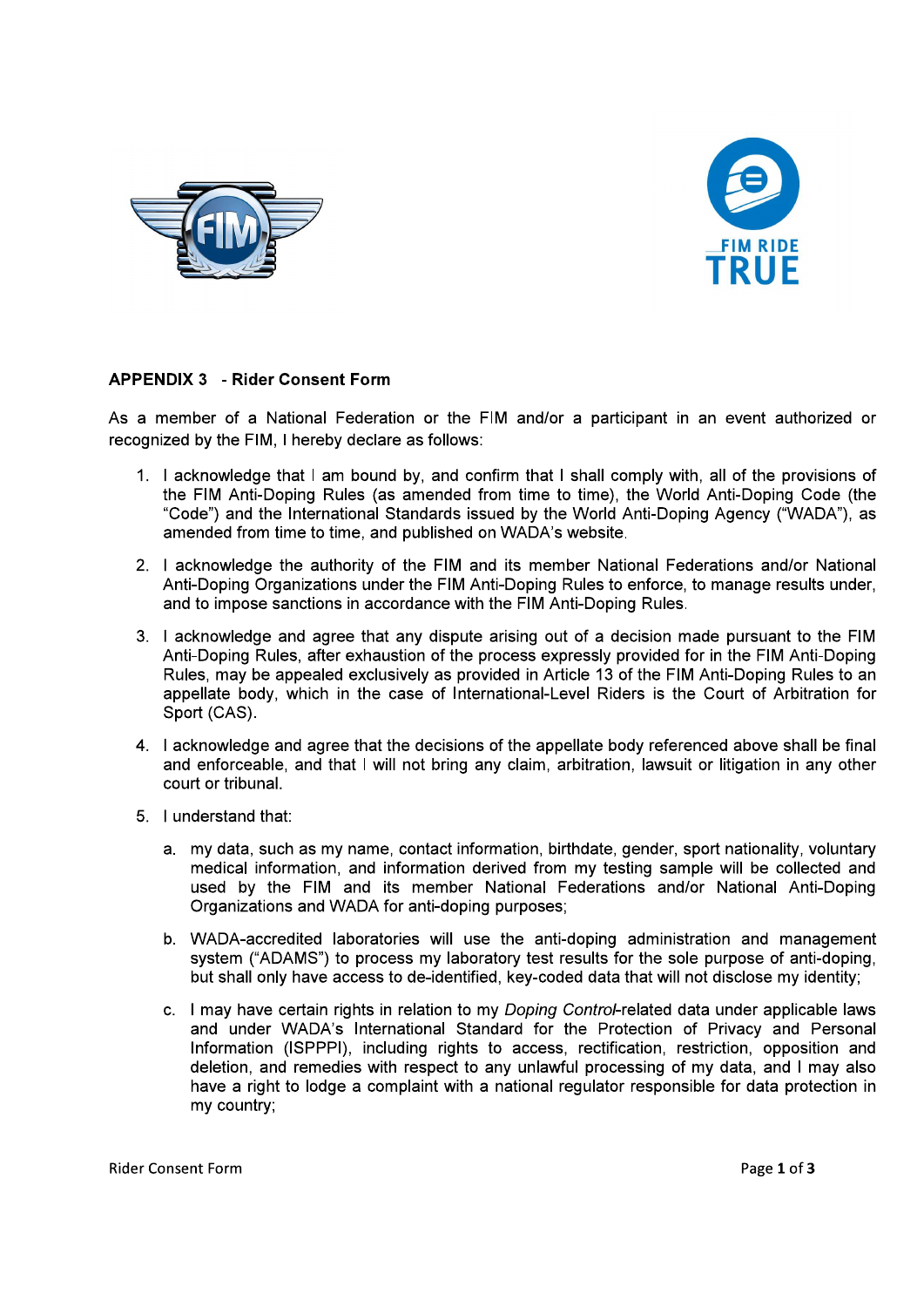



- d. if I object to the processing of my Doping Control-related data or withdraw my consent, it still may be necessary for the FIM and its member National Federations and/or National Anti-Doping Organizations and/or WADA to continue to process (including retain) certain parts of my Doping Control-related data to fulfill obligations and responsibilities arising under the Code, International Standards or national anti-doping laws notwithstanding my request; including for the purpose of investigations or proceedings related to a possible anti-doping rule violations; or to establish, exercise or defend against legal claims involving me, WADA and/or an Anti-Doping Organization.
- e. preventing the processing, including disclosure, of my Doping Control-related data may prevent me, WADA or Anti-Doping Organizations from complying with the Code and relevant WADA International Standards, which could have consequences for me, such as an antidoping rule violation, under the Code;
- f. to the extent that I have any concerns about the processing of my Doping Control-related data I may consult with the FIM and/or WADA (privacy@wada-ama.org), as appropriate.
- 6. I understand and agree to the possible creation of my profile in ADAMS, which is hosted by WADA on servers based in Canada, and/or any other authorized National Anti-Doping Organization's similar system for the sharing of information, and to the entry of my Doping Control, whereabouts, Therapeutic Use Exemptions, Athlete Biological Passport, and sanctionrelated data in such systems for the purposes of anti-doping and as described above. I understand that if I am found to have committed an anti-doping rule violation and receive a sanction as a result, that the respective sanctions, my name, sport, Prohibited Substance or Method, and/or tribunal decision, may be publically disclosed by the FIM and its member National Federations and/or National Anti-Doping Organizations in accordance with the Code. I understand that my information will be retained for the duration as indicated in the ISPPPI.
- 7. I understand and agree that my information may be shared with competent Anti-Doping Organizations and public authorities as required for anti-doping purposes. I understand and agree that persons or parties receiving my information may be located outside the country where I reside, including in Switzerland and Canada, and that in some other countries data protection and privacy laws may not be equivalent to those in my own country.